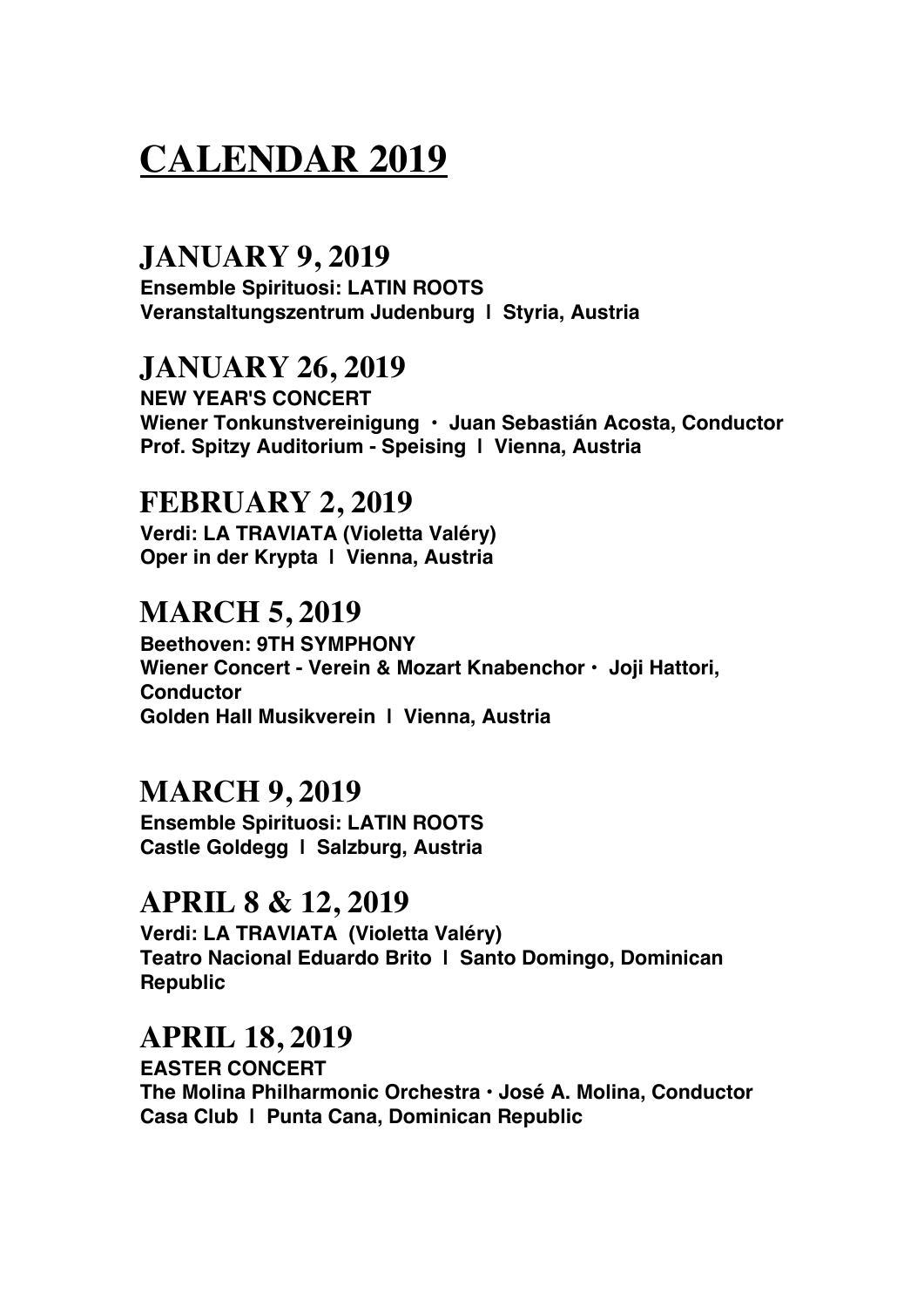# **JUNE 1, 2019**

**SPANISH GALA NIGHT Orchestra & Chorus of the Wiener Tonkunstvereinigung • Laura Pérez - Soria, Conductor Neuer Burgsaal | Perchtoldsdorf, Austria**

# **JULY 3, 5, 6, 12, 13, 19, 20, 26 & 27, 2019**

**Bizet: CARMEN (Micaëla) Castle Kittsee • Kittsee Summer Festival | Burgenland, Austria**

#### **AUGUST 2, 3, 7 & 8, 2019**

**ACADEMIA SIGHISOARA FESTIVAL City Hall Sighișoara | Transylvania, Romania**

# **AUGUST 28, 2019**

**»GALA LÍRICA« WITH KS RAMON VARGAS 46th Anniversary of TEATRO NACIONAL EDUARDO BRITO National Symphony Orchestra • José A. Molina, Conductor Carlos Piantini Hall - Teatro Nacional Eduardo Brito | Santo Domingo, Dominican Republic**

# **SEPTEMBER 14, 2019**

**»REINHÖREN IN KLASSIK« Hommage à Gottfried von Einem St. Katharina Church | Oberdürnbach, Austria**

# **OCTOBER 12, 2019**

**Ensemble Spirituosi: LATIN ROOTS Lorely Hall | Vienna, Austria**

# **OCTOBER 14, 2019**

**»VIVA LA VIDA« GALA CONCERT LIVE MUSIC NOW FOUNDATION Ensemble Spirituosi Mozart Hall - Konzerthaus | Vienna, Austria**

# **NOVEMBER 20, 2019**

**»ALLES WALZER« Balul Palatului (The Ball of the Palace) State Philharmonic Orchestra of Târgu Mureş • Pablo Boggiano, Conductor Palace of Culture of Târgu Mureş | Transylvania, Romania**